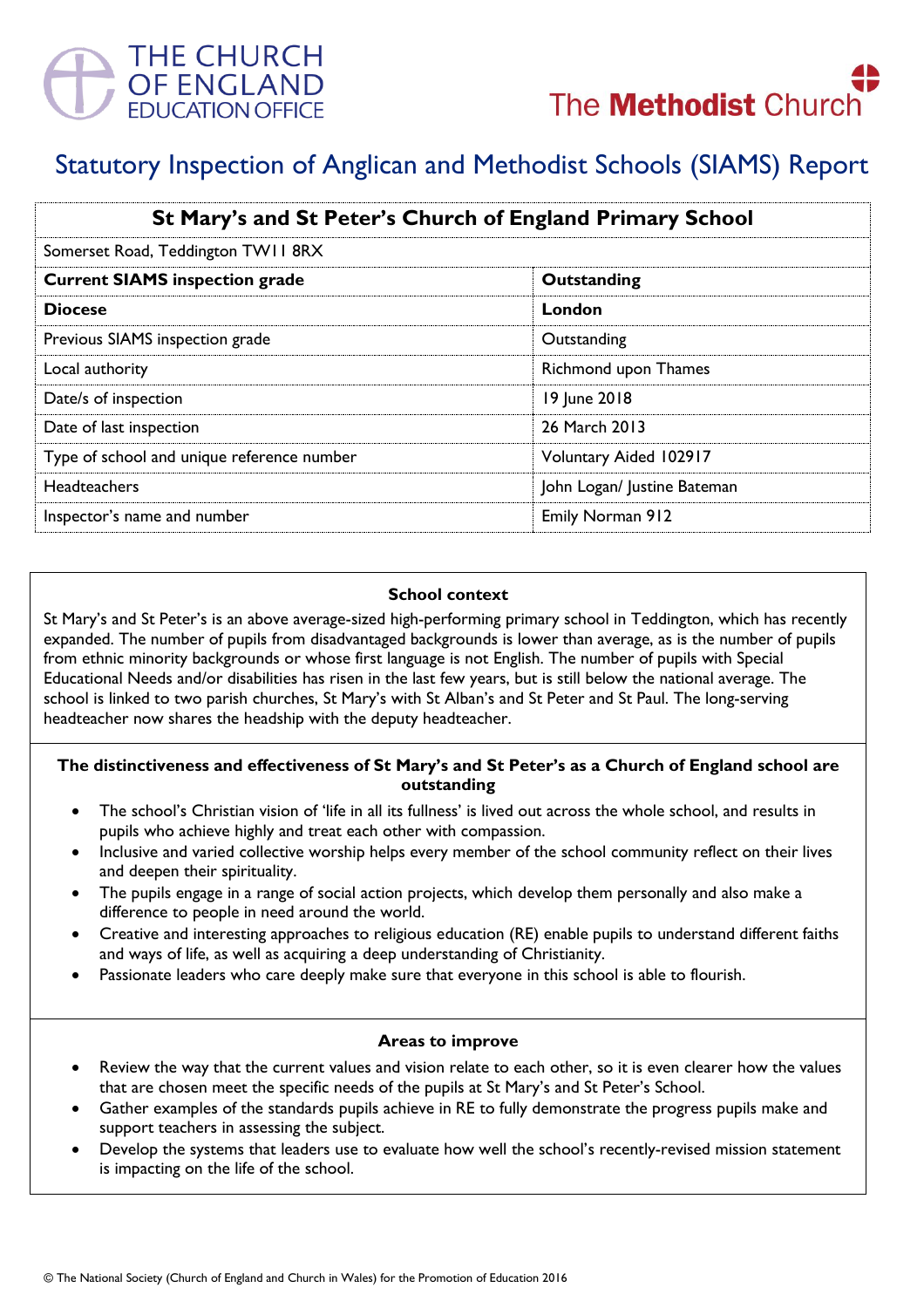## **The school, through its distinctive Christian character, is outstanding at meeting the needs of all learners**

St Mary's and St Peter's is a school which is Christian to its very core. The vision of 'life in all its fullness' is evident in the school's approach to its pupils, both in their academic achievement and personal well-being. Pupils talked about the 'compassion' with which the adults and other children in the school treat people. The school has 15 Christian values, which, while difficult to remember, are well-understood by the school community. Pupils can link their behaviour and attitudes to learning with many different values and can, when prompted, give thoughtful biblical examples of them. For example, pupils cited Jesus washing his disciples' feet as an example of 'humility' and gave an in-depth explanation of how Peter struggled with 'friendship' and found both 'hope' and 'forgiveness' after he betrayed Jesus. It is evident that through these values pupils learn significant lessons which help them in their own lives, and parents agree that this is the case. The school now needs to look at how all its values relate to its vision to ensure that everyone is completely clear about how their chosen values meet the specific needs of the pupils at St Mary's and St Peter's School. The school's attendance is high, and the Christian character clearly shapes the way this is achieved, with the clear aim of each individual child and family flourishing. Academic standards are also high, and the school pays careful attention to its vulnerable pupils and nurtures them so that, as far as possible, they can also achieve well. Behaviour is extremely good, and exclusions are rare. Where pupils are struggling with behaviour, the school utilises its strong pastoral resources to support them. The pupils also talk about how they try and help their peers to do their very best, and feel rightfully proud of this. This is one of the ways in which their spiritual, moral, social and cultural (SMSC) development is attended to by this school. Pupils speak eloquently about how they learn to appreciate different cultures and how collective worship and RE teach them how to act 'morally'. They engage in a wide range of social action, and have a very global perspective on life. A particularly successful project saw Year 6 pupils take £1 and grow the money through enterprising businesses such as car washing, to support a community in India. Pupils use attractive willow-branch prayer stations around the school building independently to deepen their spiritual lives, and creative displays all around the school show the sorts of imaginative responses pupils provide. The two parish churches, as well as other denominational churches and local Christian development organisations help the pupils to understand the diversity that exists within the church, both locally and around the world. They enjoy learning about the Christian faith, and also about different religions and points of view in RE lessons, and this helps the school to be a very cohesive, respectful and caring community.

## **The impact of collective worship on the school community is outstanding**

Collective worship is central to life at St Mary's and St Peter's and is held in high regard by all members of the school community. It makes a significant difference to the lives of the pupils, both in and out of school, and helps them to develop a depth of spirituality as well as learn about moral ways of living. Older pupils speak about how what they have learnt in collective worship will help them for their transition to secondary school, for example in knowing how to resolve problems they might face. Other pupils talk about how they have learnt through worship the importance of looking after and serving others. Worship encourages pupils to engage with different charitable activities and social justice campaigns, for example, raising awareness of the environmental impact of the way we use plastic, and donating items to support the victims of the Grenfell Tower disaster. Thy can link what they have learnt to different school values, such as 'humility', 'service' and 'koinonia'. Everyone is included in worship, including the most vulnerable pupils, and pupils really enjoy being involved. They take part regularly, both in key stage worship where they light candles, lead prayers and act out different stories or scenarios, and in class worship where they help plan and lead the worship itself. There is very comprehensive planning provided by the capable collective worship leader, which skilfully weaves together the school's Christian values, biblical stories and the seasons of the church's year. Pupils know and understand the liturgical prayers they have been taught and various Anglican sacraments, as well as some more modern elements of Christian worship. They experience a real breadth of worship styles which enriches their lives and inspires them to think deeply about their own beliefs. Pupils learn to pray both through set prayers, such as the Lord's Prayer and their own school prayer, and also through prayers which they compose themselves. Parents say that the children are inspired to pray and sing worship songs out of school as well. Pupils have a secure understanding of God as 'Father, Son and Holy Spirit' and they learn a large range of stories about Jesus from the Bible, which deepen their understanding of the Christian faith. Collective worship is monitored by leaders, including governors, and is developed in light of feedback, including feedback from pupils. For example, when the pupils asked for more reflection time in worship, the ritual of lighting the 3 candles was introduced, which the children are now familiar with and are able to utilise to help them focus and be still. The widely-used prayer stations around the school were also developed with the pupils, ensuring their ideas and needs were the driving force behind them.